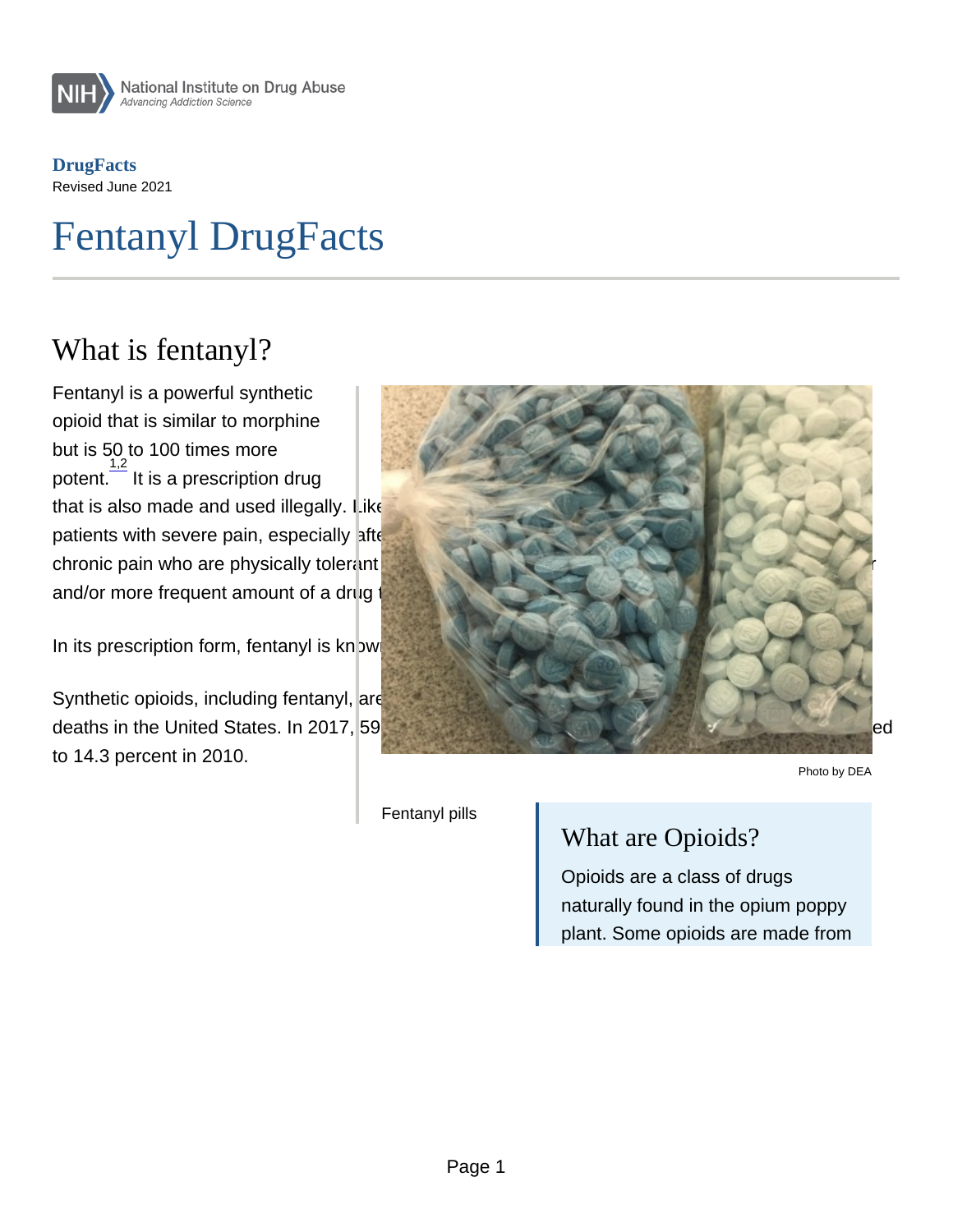# How do people use fentanyl?

When prescribed by a doctor, fentanyl can be given as a shot, a patch that is put on a person's skin, or as lozenges that are sucked like cough drops.

The illegally used fentanyl most often associated with rece

the plant directly, and others, like fentanyl, are made by scientists in labs using the same chemical structure (semi-synthetic or synthetic).

fentanyl is sold illegally as a powder, dropped onto blotter paper,  $\overline{\jmath}$ ut in eye droppers and nasal sprays, or made into pills that look like other prescription opioids.

Some drug dealers are mixing fentanyl with other drugs, such as heroin, cocaine, methamphetamine, and MDMA. This is because it takes very little to produce a high with fentanyl, making it a cheaper option. This is especially risky when people taking drugs don't realize they might contain fentanyl as a cheap but dangerous additive. They might be taking stronger opioids than their bodies are used to and can be more likely to overdose. To learn more about the mixture of fentanyl into other drugs, visit the [Drug Enforcement Administration's Drug Facts on fentanyl](https://www.dea.gov/factsheets/fentanyl).

# How does fentanyl affect the brain?

Like heroin, morphine, and other opioid drugs, fentanyl works by binding to the body's opioid receptors, which are found in areas of the brain that control pain and emotions.<sup>8</sup> After taking opioids many times, the brain adapts to the drug, diminishing its sensitivity, making it hard to feel pleasure from anything besides the drug. When people become addicted, drug seeking and drug use take over their lives.

Fentanyl's effects include

- extreme happiness
- **drowsiness**
- nausea
- confusion
- constipation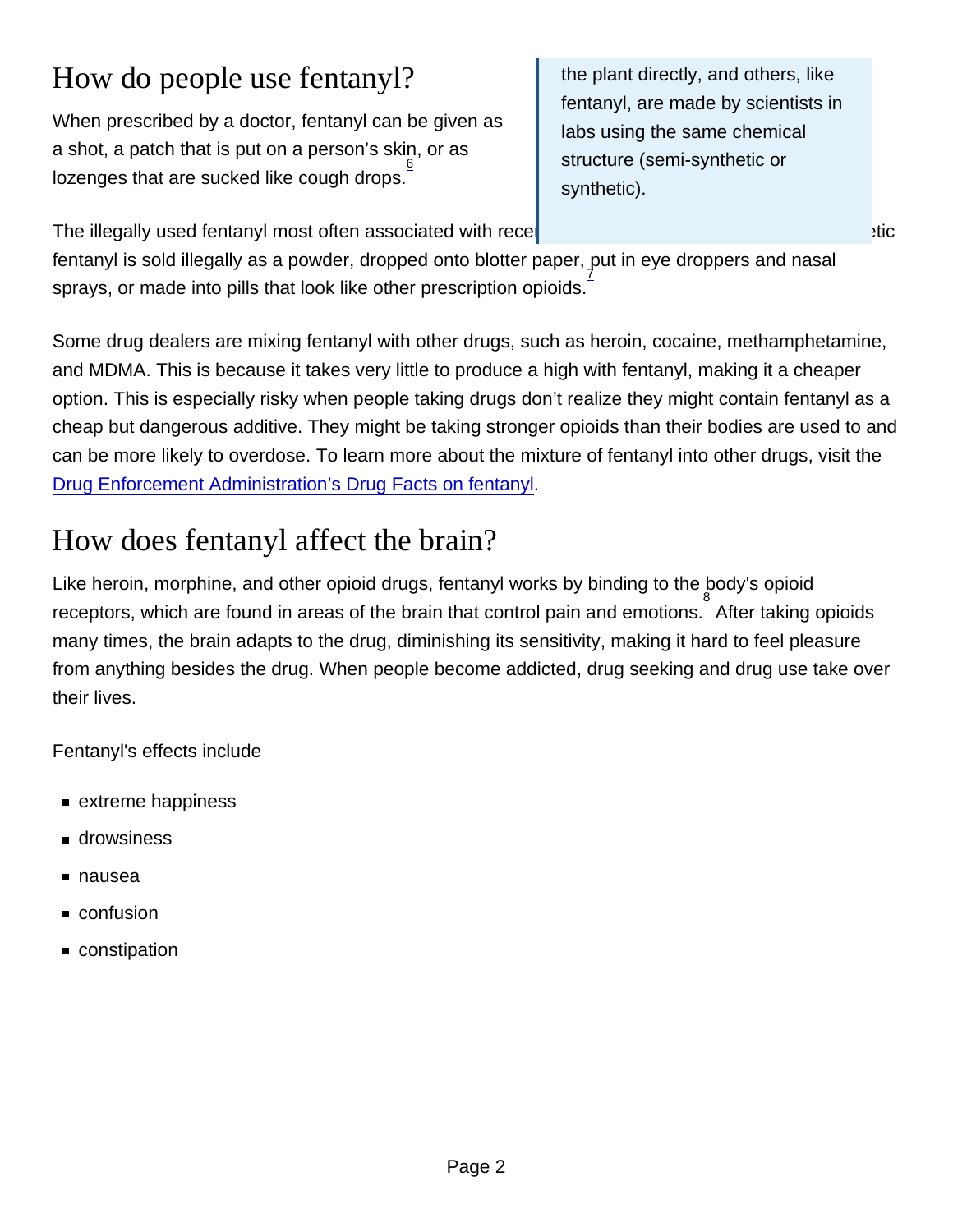- sedation
- **problems breathing**
- unconsciousness

# Can you overdose on fentanyl?

Yes, a person can overdose on fentanyl. An overdose occurs when a drug produces serious adverse effects and life-threatening symptoms. When people overdose on fentanyl, their breathing can slow or stop. This can decrease the amount of oxygen that reaches the brain, a condition called hypoxia. Hypoxia can lead to a coma and permanent brain damage, and even death.

# How can a fentanyl overdose be treated?

As mentioned above, many drug dealers mix the cheaper fentanyl with other drugs like heroin, cocaine, MDMA and methamphetamine to increase their profits, making it often difficult to know which drug is causing the overdose. Naloxone is a medicine that can treat a fentanyl overdose when given right away. It works by rapidly binding to opioid receptors and blocking the effects of opioid drugs. But fentanyl is stronger than other opioid drugs like morphine and might require multiple doses of naloxone.

Because of this, if you suspect someone has overdosed, the most important step to take is to call 911 so they can receive immediate medical attention. Once medical personnel arrive, they will administer naloxone if they suspect an opioid drug is involved.

Naloxone is available as an injectable (needle) solution and nasal sprays (NARCAN $\overset{ \circ }{ }$  and KLOXXADO ). ®

People who are given naloxone should be monitored for another two hours after the last dose of naloxone is given to make sure breathing does not slow or stop.

Some states have passed laws that allow pharmacists to dispense naloxone without a personal prescription. Friends, family, and others in the community can use the nasal spray versions of naloxone to save someone who is overdosing.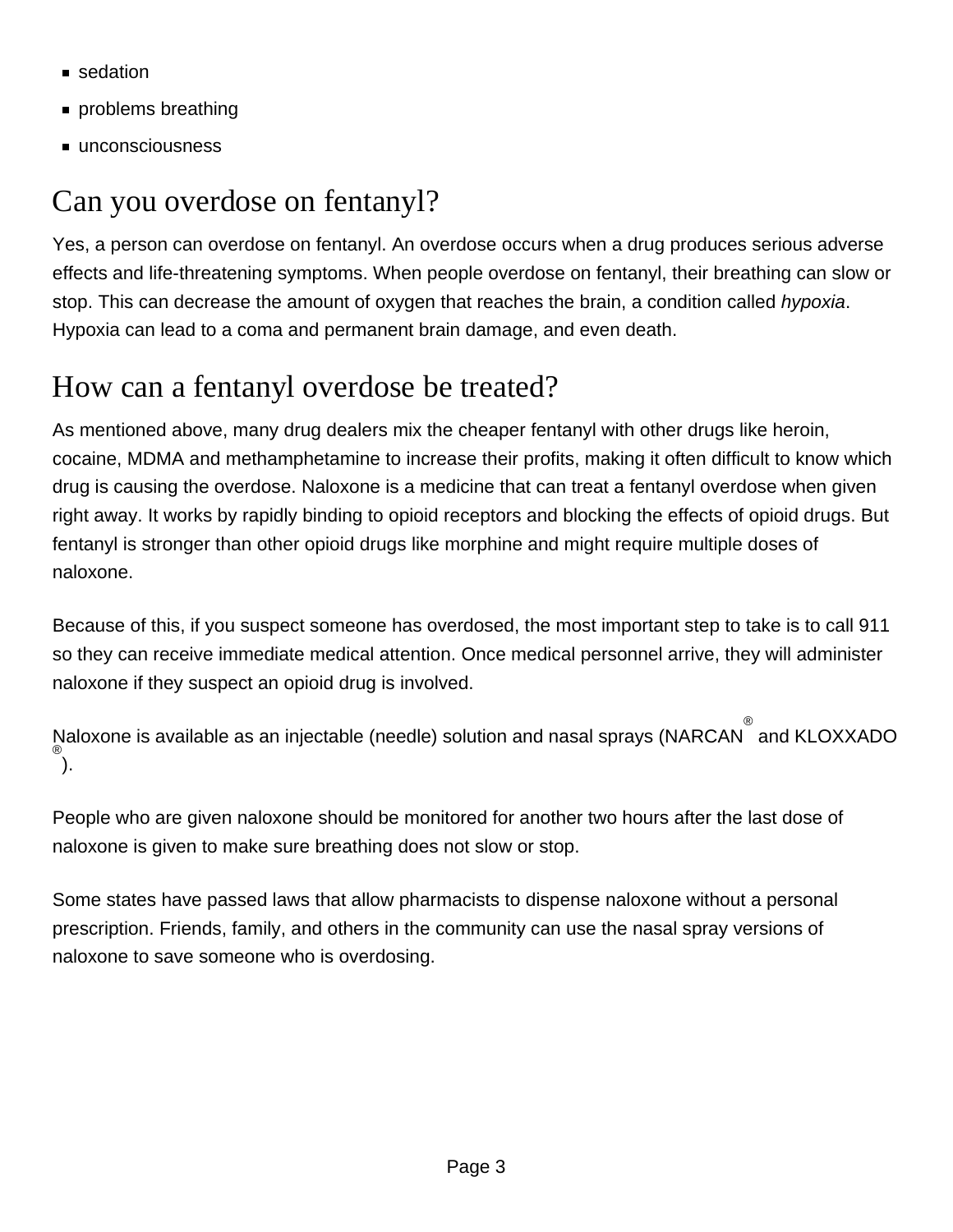# Can fentanyl use lead to addiction?

Yes. Fentanyl is addictive because of its potency. A person taking prescription fentanyl as instructed by a doctor can experience dependence, which is characterized by withdrawal symptoms when the drug is stopped. A person can be dependent on a substance without being addicted, but dependence can sometimes lead to addiction.

Addiction is the most severe form of a substance use disorder (SUD). SUDs are characterized by compulsive drug seeking and drug use that can be difficult to control, despite harmful consequences. When someone is addicted to drugs, they continue to use them even though they cause health problems or issues at work, school, or home. An SUD can range from mild to severe.

People addicted to fentanyl who stop using it can have severe withdrawal symptoms that begin as early as a few hours after the drug was last taken. These symptoms include:

- muscle and bone pain
- sleep problems
- diarrhea and vomiting
- cold flashes with goose bumps
- uncontrollable leg movements
- severe cravings

These symptoms can be extremely uncomfortable and are the reason many people find it so difficult to stop taking fentanyl. There are medicines being developed to help with the withdrawal process for fentanyl and other opioids. The FDA has approved lofexidine, a non-opioid medicine designed to reduce opioid withdrawal symptoms. Also, the NSS-2 Bridge device is a small electrical nerve stimulator placed behind the person's ear, that can be used to try to ease symptoms for up to five days during the acute withdrawal phase. In December 2018, the [FDA cleared a mobile medical application,](https://www.fda.gov/NewsEvents/Newsroom/PressAnnouncements/ucm628091.htm) [reSET®, to help treat opioid use disorders](https://www.fda.gov/NewsEvents/Newsroom/PressAnnouncements/ucm628091.htm). This application is a prescription cognitive behavioral therapy and should be used in conjunction with treatment that includes buprenorphine and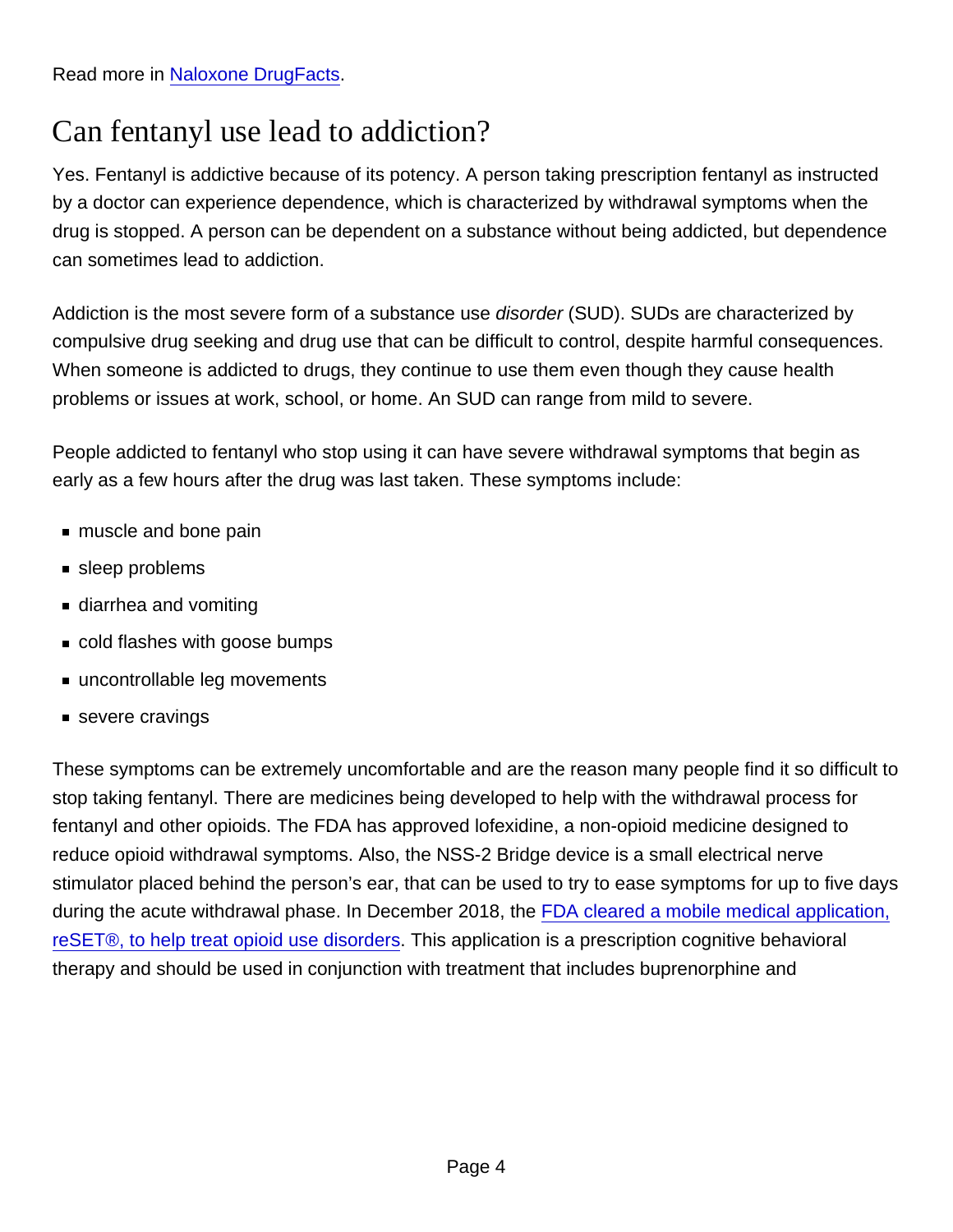contingency management.

### How is fentanyl addiction treated?

Like other opioid addictions, medication with behavioral therapies has been shown to be effective in treating people with a fentanyl addiction.

Medications: Buprenorphine and methadone work by binding to the same opioid receptors in the brain as fentanyl, reducing cravings and withdrawal symptoms. Another medicine, naltrexone, blocks opioid receptors and prevents fentanyl from having an effect. People can discuss treatment options with their health provider.

Counseling: Behavioral therapies for addiction to opioids like fentanyl can help people modify their attitudes and behaviors related to drug use, increase healthy life skills, and help them stick with their medication. Some examples include:

- cognitive behavioral therapy, which helps modify the patient's drug use expectations and behaviors, and effectively manage triggers and stress
- contingency management, which uses a voucher-based system giving patients "points" based on negative drug tests. They can use the points to earn items that encourage healthy living
- Motivational interviewing, which is a patient-centered counseling style that addresses a patient's mixed feelings to change

These behavioral treatment approaches have proven effective, especially when used along with medicines. Read more about drug addiction treatment in our [Treatment Approaches for Drug Addiction](http://nida.nih.gov/publications/drugfacts/treatment-approaches-drug-addiction) [DrugFacts](http://nida.nih.gov/publications/drugfacts/treatment-approaches-drug-addiction).

#### Points to Remember

**Fentanyl is a powerful synthetic opioid analgesic that is similar to morphine but is 50 to 100** times more potent. In its prescription form it is prescribed for pain, but fentanyl is also made illegally.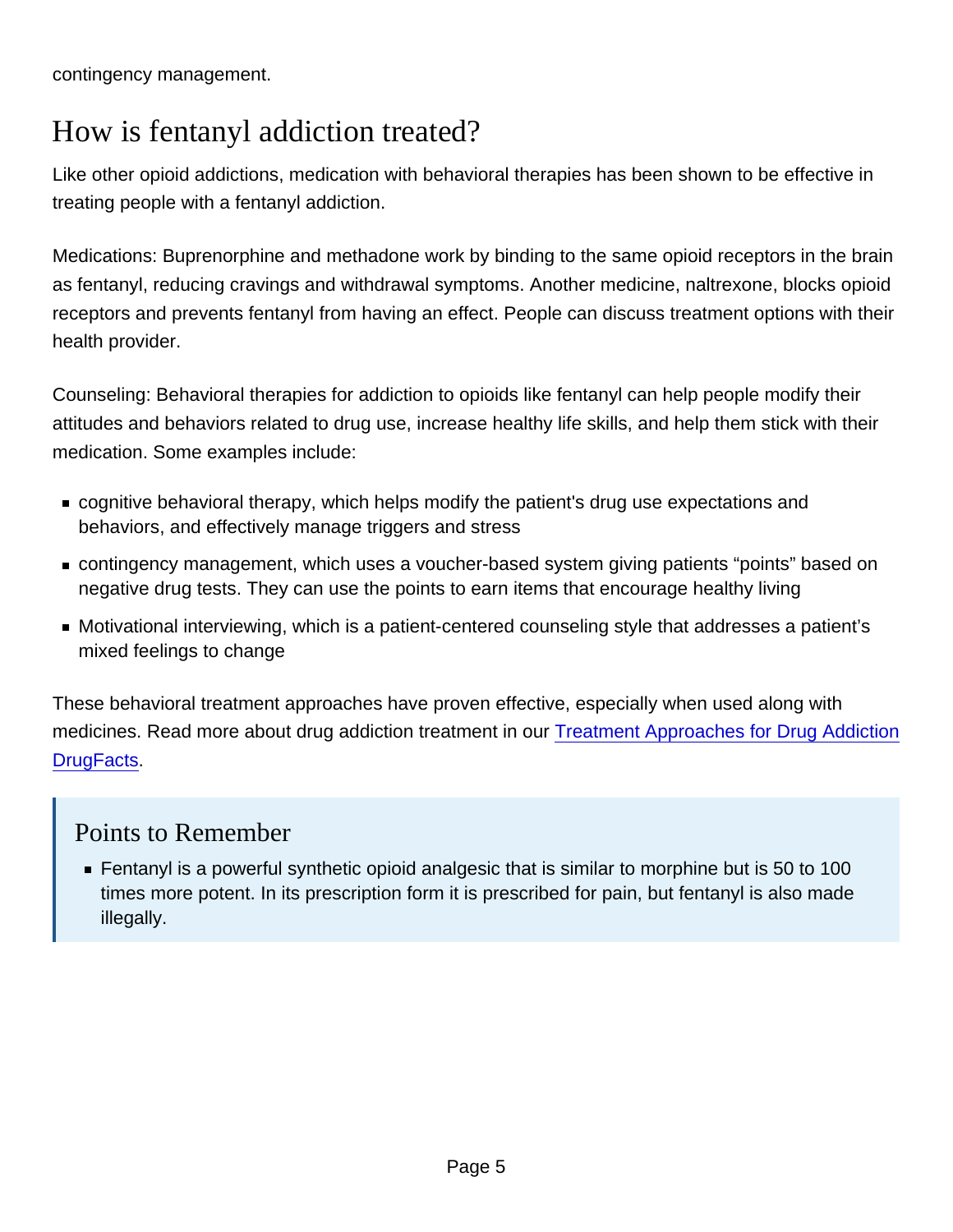- **Fentanyl and other synthetic opioids are the most common drugs involved in overdose deaths.**
- **Illegal fentanyl is sold in the following forms: as a powder, dropped on blotter paper like small** candies, in eye droppers or nasal sprays, or made into pills that look like real prescription opioids.
- **Illegal fentanyl is being mixed with other drugs, such as cocaine, heroin, methamphetamine,** and MDMA. This is especially dangerous because people are often unaware that fentanyl has been added.
- **Fentanyl works by binding to the body's opioid receptors, which are found in areas of the brain** that control pain and emotions. Its effects include extreme happiness, drowsiness, nausea, confusion, constipation, sedation, tolerance, addiction, respiratory depression and arrest, unconsciousness, coma, and death.
- The high potency of fentanyl greatly increases risk of overdose, especially if a person who uses drugs is unaware that a powder or pill contains it. They can underestimate the dose of opioids they are taking, resulting in overdose.
- Naloxone is a medicine that can be given to a person to reverse a fentanyl overdose. Multiple naloxone doses might be necessary because of fentanyl's potency.
- Medication with behavioral therapies has been shown to be effective in treating people with an addiction to fentanyl and other opioids.

#### Learn More

For more information about fentanyl and other opioids, visit:

- **[Heroin Research Report](http://nida.nih.gov/publications/research-reports/heroin/overview)**
- **[Misuse of Prescription Drugs Research Report](http://nida.nih.gov/publications/research-reports/misuse-prescription-drugs)**
- [Commonly Used Drug Chart](http://nida.nih.gov/drug-topics/commonly-used-drugs-charts)
- **[Prescription Opioids](http://nida.nih.gov/publications/drugfacts/prescription-opioids)**
- [Opioids](http://nida.nih.gov/drug-topics/opioids)
- **[NIDA's Role in the NIH HEAL Initiative](http://nida.nih.gov/drug-topics/opioids/nidas-role-in-nih-heal-initiative)**